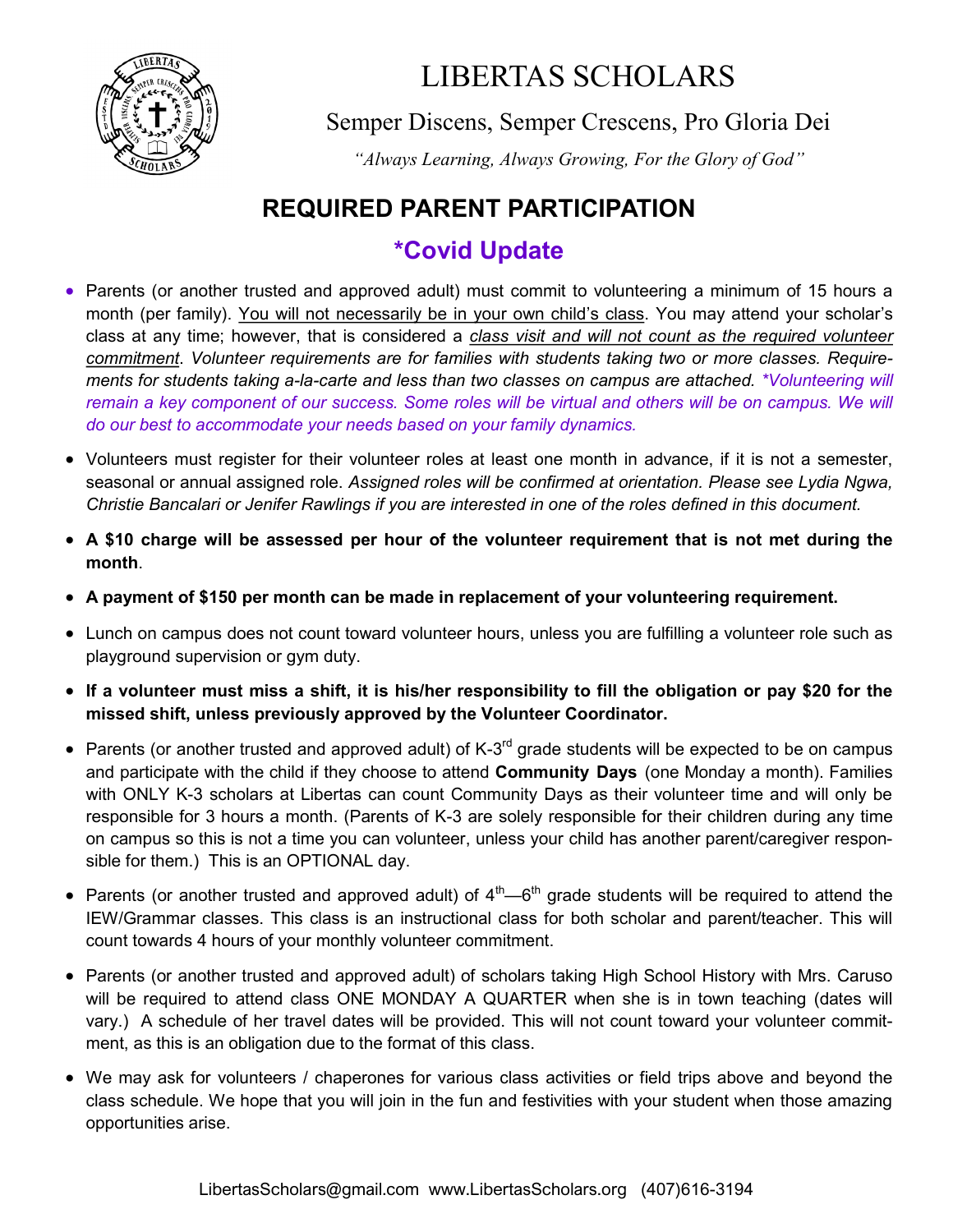

# LIBERTAS SCHOLARS

Semper Discens, Semper Crescens, Pro Gloria Dei

*"Always Learning, Always Growing, For the Glory of God"*

Families with a student taking only **1 elective a la carte (one day a week)** will require parents to volunteer **8 hours a semester.**

Families with students taking only **1 core class (two days a week)** will require **16 hours of volunteering a semester.**

Families with students enrolled in **more than 2 classes** will be required to fulfill **10 hours a month** of volunteer hours.

Families with students enrolled as **VIRTUAL ONLY** will be required to fulfill **2 volunteer hours** a month.

**Parents serving as tutors** will be given credit for 5 hours of volunteer time for every hour taught in addition to their salary. If a parent is teaching only one hour, they will be required to volunteer an additional 10 hours during the month.

**Volunteer Coordinator** (minimum of semester commitment to maintain consistency)—Maintain the monthly volunteer schedule and work with study hall proctor to ensure hours have been completed. Volunteers will be responsible to find replacements for their designated roles. *Fulfills 10 hours of monthly obligation.*

**Tutor Pool**—If you sign up to be an on-call tutor, you will have 5 hours deducted from your 15 hour obligation; however, you must be available for any class that requires a substitute during the month you sign up to serve in this capacity. fulfills 5 hours per month if you do not tutor at all and 1 additional hour that you are called in to sub. (Volunteers will earn 5 hours for being available to tutor and an additional 1 hour per instruction hour taught as a sub.)

**On-line Proctors**—This role will attend on-line classes and act as the proctor so the tutor can focus on teaching the material and leading discussions. This role will ensure the students are not misusing technology, attend the entire class and will assist with questions or technical issues.

**Registrar**—Registers students and completes class rosters for the semester. Fulfills semester requirements for volunteer hours. **FILLED**

**School Calendar / Admin Support**—Help with announcements, keep website calendar up to date, coordinating field trip dates, guest speakers, and other important dates the campus, students, tutors need to know. Fulfills 5 hours per month (*also open to a high school student in GRADES 10-12 who would like volunteer hours schedule permitting).*

**PSL/Web/Technology**—someone willing to help troubleshoot and teach parents/students about PSL, help keep website updated and troubleshoot technology issues on campus. Fulfills 10 hours per month (*also open to a high school student in GRADES 10-12 who would like volunteer hours schedule permitting).*

**Elementary K-3 Family Liaison**—serve as a lead to keep families inspired and informed, and work as a liaison between lower and upper schools. 15-week commitment fulfills all volunteer requirements for the semester.

**Elementary 4-6 Tutor Lead**—serve as a lead to keep tutors inspired and informed, and work as a liaison between tutors and AAB. 15-week commitment fulfills all volunteer requirements for the semester.

**Middle High School Tutor Lead**—serve as a lead to keep tutors inspired and informed, and work as a liai-

LibertasScholars@gmail.com www.LibertasScholars.org (407)616-3194